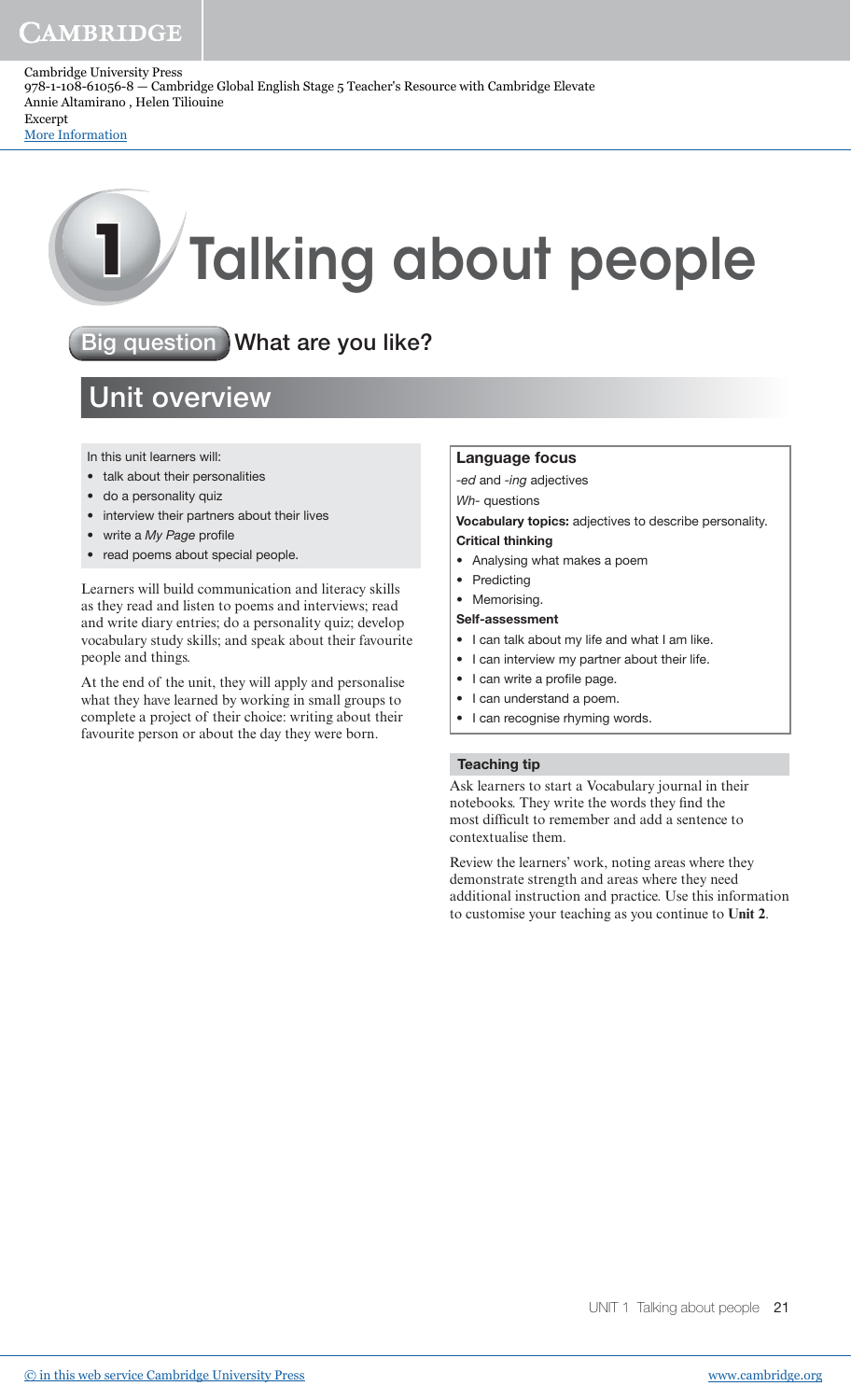[More Information](www.cambridge.org/9781108610568)

## Lesson 1: Talking about people

Learner's Book pages: 6–7

Activity Book pages: 4–5

### Lesson objectives

**Listening:** Listen for information, listen and match. **Speaking:** Practise theme vocabulary, talk about yourself.

**Reading:** Read for gist, read a diary entry. **Critical thinking:** Discuss personality, awareness of self.

**Vocabulary:** Adjectives to describe personality, opposites: *confi dent, lazy, generous, cheerful,*  bad-tempered, selfish, tidy, nervous, shy, untidy, *hardworking, outgoing*

**Materials:** A few pictures of people in different situations, dictionaries.

### Learner's Book

### Warm up

- Show some pictures of people and ask learners to describe them. Ask: *What is she / he like?*
- Encourage learners to speculate about the personality of the people in the photos. Remind learners that we cannot always judge someone's personality from the way they look.
- Work with the class to come up with a list of adjectives and write it on the board.

### 1  $\heartsuit$  Talk about it

- Ask: What are you like? Encourage learners to reflect on this and give honest answers. Ask them to give examples to support what they say, e.g. *I think I'm … because …*
- Add to the list of adjectives on the board.
- **Critical thinking:** Encourage learners to focus on positive aspects of their personalities. Help them by asking questions, e.g. *What would you do if a friend needs help?*

| Answers<br>Learners' own answers. |
|-----------------------------------|
|-----------------------------------|

### 2 Vocabulary

- Ask learners to work in pairs or small groups and look at the picture. Ask them to describe what the children are doing.
- Focus on the adjectives in the box and ask learners to find children in the picture who match the adjectives. Encourage them to explain their choices.

**Answers**  Learners' own answers.

### 3 Listen 2

- Tell learners they are going to listen to some people speaking about the children in the picture. They listen and pay attention to the adjectives the speakers use to describe the children.
- Play the audio at least twice. Then pause after each speaker and ask learners which child is being described.
- Ask them what adjective they would use to describe the child. Encourage them to explain their choices.

#### Audioscript: Track 2

Speaker 1: What always surprises me about my granddaughter is the way in which she loves to take centre stage. She doesn't get nervous at all and seems quite at home speaking to lots of people.

- Speaker 2: I just don't understand why he gets so angry. If we don't pass him the ball all the time he just stops playing and walks off the football field.
- Speaker 3: I really admire my friend Aisha. She's so studious! She loves learning about new things and always has her head in a book. Needless to say she always gets top marks in class.
- Speaker 4: Camila is my best friend. She's such a kind, generous person. We share everything: our pencils, our pens, our secrets and our sweets and chocolates – of course!
- Speaker 5: Come on Natasha! Why are you hiding? It's my friend, she's just saying hello to you.
- Speaker 6: Cheng is a very tidy person. He always tidies up his bedroom and puts his food wrappers and empty bottles in the bin in the park.

**Answers** 

Speaker 1 – confident 1; speaker 2 – bad tempered; speaker 3 – hardworking; speaker 4 – generous;

speaker 5 – shy; speaker 6 – tidy.

AB For further practice, see Activities 1 and 2 in the Activity Book.

### 4 Word study

- Write two antonyms on the board, e.g. *hot / cold*. Tell learners that these two words are *antonyms*. Ask them what they think this word means (antonyms are words with opposite meanings). Elicit some ideas.
- Ask learners to work individually. They look at the adjectives and match them to their opposites.
- Tell them to use their dictionaries to help them.
- When they have finished, ask them to check their answers with a partner.
- Then, you may check the answers as a class.
- Study skills: Ask learners to write down in their notebooks the meanings of those words that are new or they have found the most difficult to understand. They can add a sentence to contextualise the word.

22 Cambridge Global English Stage 5 Teacher's Resource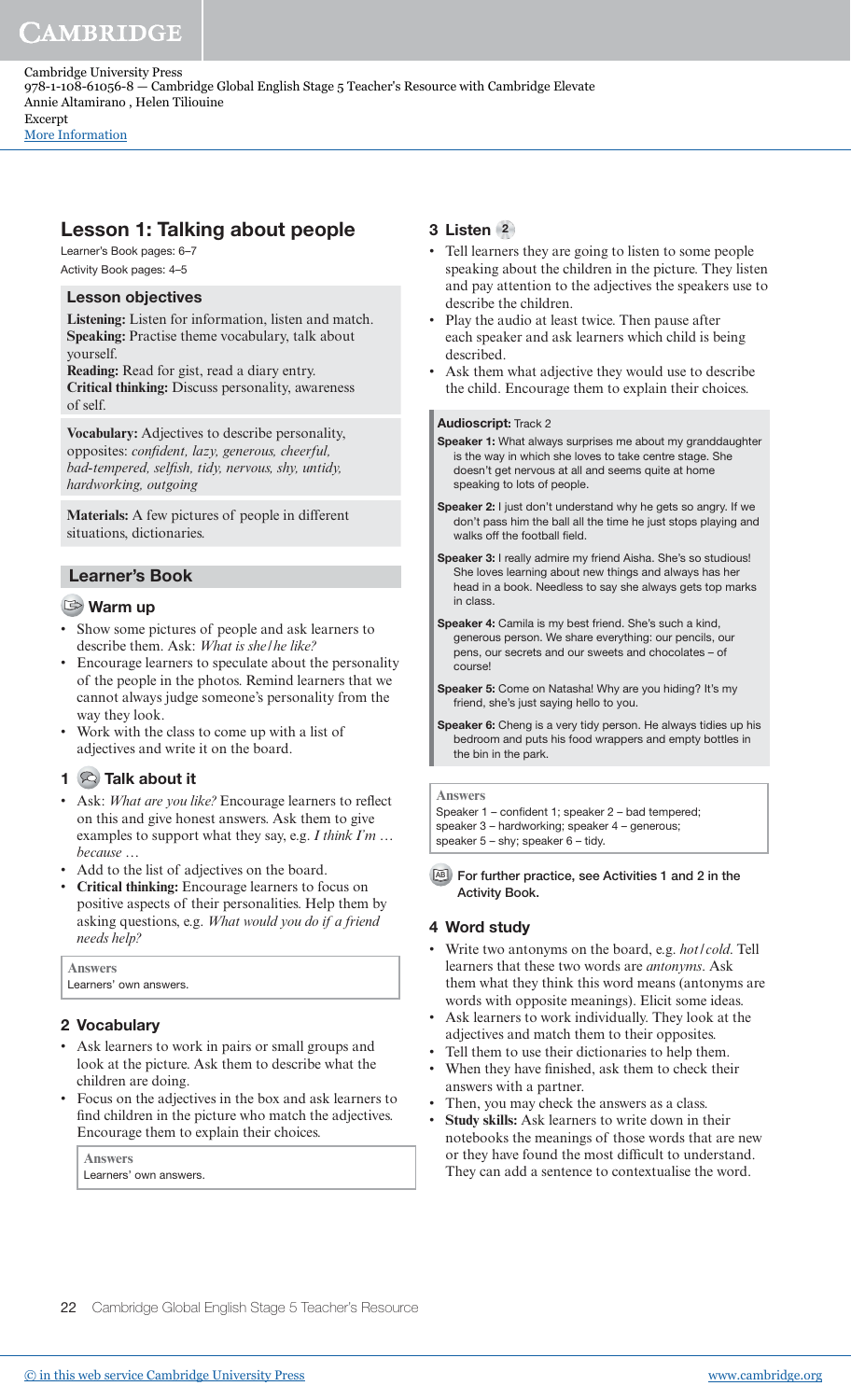## CAMBRIDGE

Cambridge University Press 978-1-108-61056-8 — Cambridge Global English Stage 5 Teacher's Resource with Cambridge Elevate Annie Altamirano , Helen Tiliouine Excerpt

[More Information](www.cambridge.org/9781108610568)

| <b>Answers</b> |  |  |                   |  |  |  |  |  |  |
|----------------|--|--|-------------------|--|--|--|--|--|--|
|                |  |  | 1d 2c 3b 4e 5f 6a |  |  |  |  |  |  |

AB For further practice, see Activity 3 in the Activity Book.

### Reading strategy

- Focus on the **Reading strategy**. Read the explanation with learners. Ask them why this reading strategy is so useful when approaching a text.
- How do they think it helps them understand the text? e.g. predicting the topic, activating background knowledge, predicting the vocabulary they will encounter, understanding the attitude of the writer.

AB For further practice, see Strategy check! in the Activity Book.

### 5 Read

- Ask learners to read the text quickly and determine the type of text it is (e.g is it a poem, a newspaper article, a story?)
- Elicit answers from the class and ask them to explain what helped them decide. Focus on features such as use of the first person and the date.
- Ask learners if they keep diaries. What sort of things do they write in their diaries?
- Ask learners what the tone and attitude of the writer is (he's angry). How do they know?
- **Study skills:** Remind learners to use the context to work out the meaning of new words. If they still have doubts, they can use their dictionary. Then they can make an entry in their Vocabulary journal or in their notebooks.

| Answers<br>Learners' own answers. |
|-----------------------------------|
|                                   |

AB For further practice, see Activities 4 and 5 in the Activity Book.

### $6$   $\heartsuit$  Talk

- In pairs, learners discuss the questions. Tell them to use adjectives from **Activity 4**.
- Ask them to reflect on the last question and give honest answers.
- **Informal assessment opportunity:** Circulate, listening to learners' interactions and noting strong points and mistakes for remedial work.

#### **Answers**  Learners' own answers.

### Wrap up

• Discuss as a class what learners do to help around the house. What adjectives would they use to describe their attitude at home?

### Activity Book

#### 1 Adjectives

- Learners work independently. They read the adjectives and find them in the wordsearch.
- Then, they can compare their answers in pairs or small groups.
- Check the answers as a class.

| <b>Answers</b> |    |   |   |    |           |              |                        |   |         |               |   |               |
|----------------|----|---|---|----|-----------|--------------|------------------------|---|---------|---------------|---|---------------|
| N              | V  | Y | Ή | B  | 'n        | P            | D                      | Α | B       | Ī             | V | $\mathcal{C}$ |
| E              | L  | P | Α | L  | M         | <sup>T</sup> | $\widehat{\mathrm{T}}$ | I | D       | $\bar{\rm Y}$ | O | S             |
| R              | G  | R | R | N  | $\subset$ | €            | $\overline{1}$         | J | $\rm X$ | N             | R | C             |
| V              | E  | E | D | N  | O         | Н            | P                      | G | F       | L             | R | U             |
| ∩              | N  | Α | Ŵ | U  | N         | E            | G                      | I | ∩       | Z             | D | Ή             |
| Ū              | E  | Q | O | C  | F         | E            | D                      | L | C       |               | S | N             |
| S              | R  | O | R | E  | I         | R            | G                      | U | F       |               |   |               |
| М              | O  | А | K | O  | D         | F            | ∩                      | K | F       | А             | 7 | $\mathbf G$   |
| N              | IJ | Y | I | T  | E         | U            | Y                      |   | М       | А             | Z | X             |
| K              | S  | G | N | М  | N         | Ī            | E                      | U |         | B             | J | V             |
| $\mathsf{C}$   | D  | Q | G | ĪΤ | T         | S,           | ∩                      | O | S       | Η             | Y | Z             |

#### 2 Adjectives

- Learners complete the sentences with an adjective from **Activity 1**.
- Then, they can compare their answers in pairs or small groups.
- Check the answers as a class.

**Answers** 

- 1 nervous
- 2 hardworking
- 3 lazy
- 4 cheerful 5 outgoing
- 6 tidy

#### 3 Antonyms

- Learners find and match the adjectives to their opposite meaning.
- Then, they can compare their answers in pairs or small groups.
- Check the answers as a class.

**Answers**  bad-tempered – cheerful tidy – untidy lazy – hardworking shy – outgoing confident – nervous selfish – generous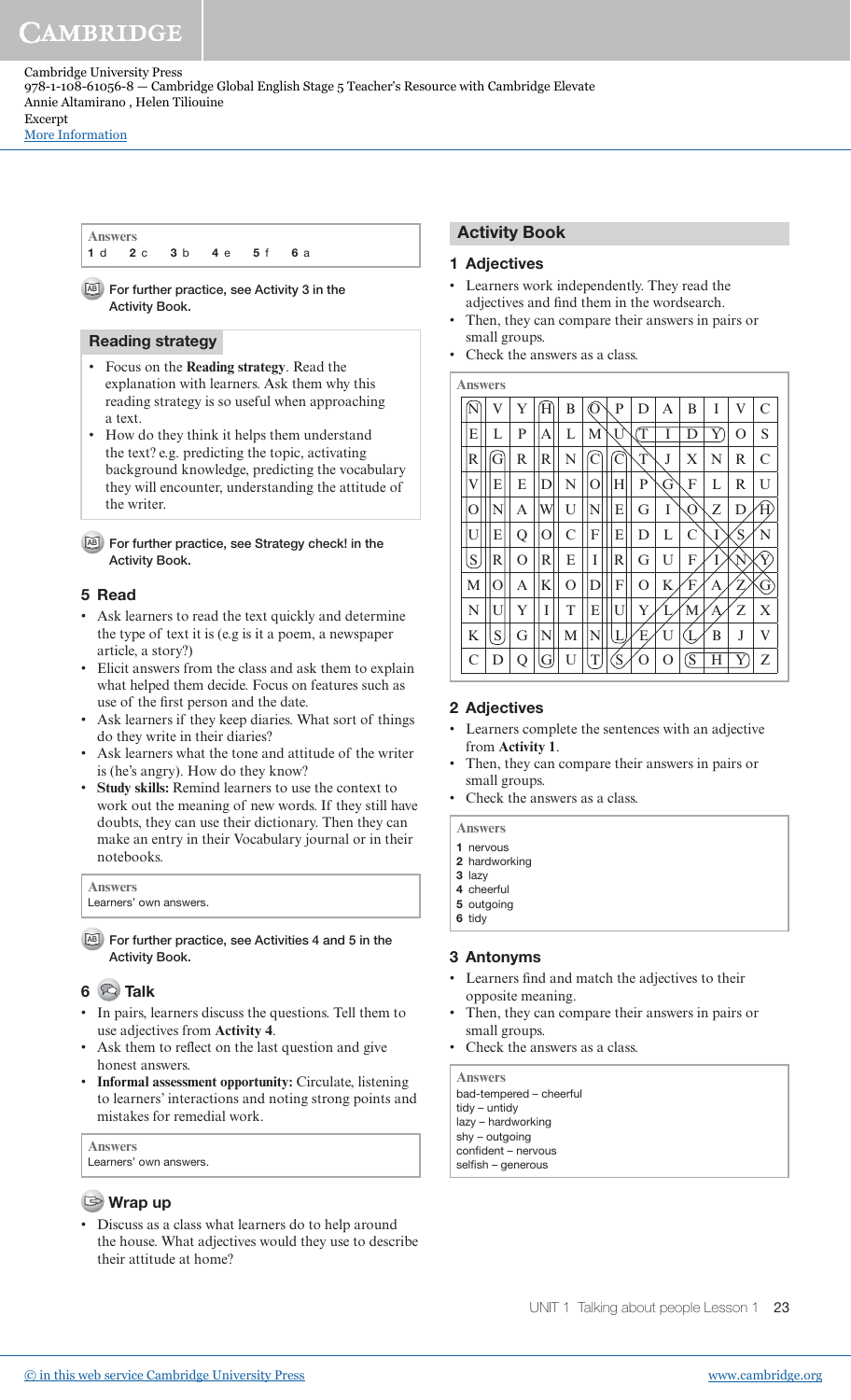### Strategy check!

- Tell learners to read and tick the strategies that will help them to read a text for gist.
- Tell them they should use these strategies before they read the text.

#### **Answers**

Look at pictures. √ Read the text quickly to find out what the topic is or the writer's feelings. √

Read the text quickly for the general meaning. √

### 4 Read

- Learners read the school report and choose the picture of the boy described in the report.
- Ask them if they think Juan's parents are going to be happy with his report.
- Check the answers as a class.

**Answers**  Picture b. Learners' own answers.

### 5 Read

- Learners decide which adjectives in **Activity 3** describe Juan's personality.
- Check the answers as a class. Encourage learners to explain their answers.

**Answers** 

cheerful, outgoing, lazy, tidy, nervous

### Differentiated instruction

#### **Additional support and practice**

• Play a guessing game as a class. Describe people using **Activity 3** in the Learner's Book as a model. Learners choose an adjective from the box on page 5 to describe the person.

#### **Extend and challenge**

Ask learners to work independently and write a short diary entry about the chores they do around the house.

## Lesson 2: Our profiles

Learner's Book pages: 8–9 Activity Book pages: 6–7

#### Lesson objectives

**Listening:** Listen for specific information.

**Speaking**: Talk about oneself.

**Reading**: Read a personality quiz.

**Writing**: Complete a profile, complete questions. **Critical thinking:** Awareness of self, being critical about one's own behaviour.

**Language focus:** Question words

**Materials**: Pictures of people in different situations, a sample profile of a real or imaginary person, a copy of **Photocopiable activity 1** for each learner.

### Learner's Book

### Warm up

- Show learners pictures of people and ask learners to describe them using one adjective they have learned.
- Show the class a sample profile and write the word *profile* on the board.
- Ask learners what they think a profile is (e.g. information about a person, it focuses on important or interesting things about that person).
- What information would learners expect to find in a profile? Encourage them to look at the sample, e.g. age, name, personal characteristics.

### 1  $\heartsuit$  Talk about it

- **Critical thinking:** Focus on the positive aspects of the learners' personalities. Pay special attention and be sensitive to those learners who may have a negative self-image and encourage them to identify and talk about their strengths.
- Ask learners to reflect on what they are like and discuss the questions.

**Answers**  Learners' own answers.

### 2 Read

- Ask learners if they know what a personality quiz is. Have they ever done one? What questions do they expect to find in a quiz? Elicit some answers.
- Focus on the four questions. Ask learners to match them to the correct options in **Activity 3**.

**Answers**  1 B 2 D 3 A 4 C

### 3 Read

- Ask learners to read the questions and to choose the correct answer for them.
- When they have finished, they work out their scores and read the Results box at the end of the quiz.
- Discuss what their score is. Are they happy with it? Can they think of ways to improve their behaviour?

**Answers** 

Learners' own answers.

AB For further practice, see Activity 1 in the Activity Book.

24 Cambridge Global English Stage 5 Teacher's Resource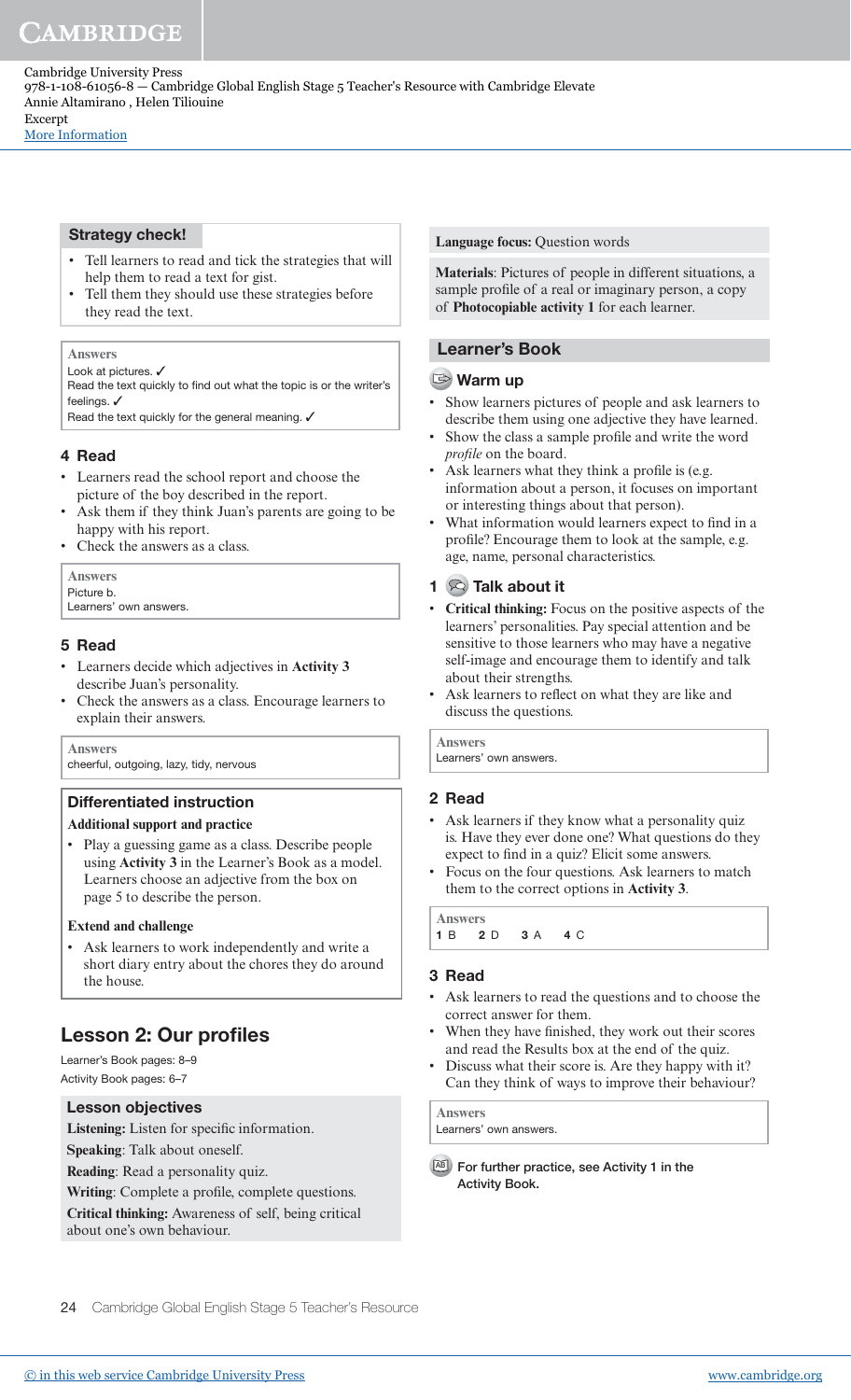[More Information](www.cambridge.org/9781108610568)

### Listening strategy

• Focus on the strategy. Ask learners how this strategy can help them, e.g. they don't need to understand everything they hear so they can concentrate on what they need to know. Make sure learners use this knowledge to help fill in the missing words in **Activity 4**.

### 4 Listen (3)

- Ask learners to look carefully at the type of information they need to complete the profile.
- Tell them to listen and complete Santiago's profile. Play the audio a few times.
- When learners have finished, discuss how similar they are to Santiago.

#### Audioscript: Track 3

 Hi, my name's Santiago. I'm from Argentina. I'm 11 years old and I live with my family: my mum, my dad and my little brother in Buenos Aires. I've got two pets, a hamster and a dog, and I play football and basketball for the school team. I've got two best friends, Pedro who is in my class at school and my cousin Luca who I've known all my life.

 What do people like about me? Mmm, well ... I suppose I'm quite outgoing and cheerful most of the time, so people think I'm fun to be with.

 What do I like about me? Well ... I'm quite a tidy person. I hate it if my bedroom gets messy. I'm also a patient person especially with my little brother!

 What could I improve about me? Well, my family would say that I am very bad-tempered when I get up in the morning. It's something I really need to change.

#### **Answers**  Name: Santiago Age: 11 Country: Argentina Family: mum, dad, little brother Pets: two – a hamster and a dog Hobbies: football and basketball Best friends: Pedro and Luca (cousin) What people like about me: outgoing, cheerful, fun to be with What I like about myself: tidy, patient What could I improve about myself: bad-tempered in the morning

### 5 Use of English

- Review the question words in the **Use of English** box. Ask learners to give some examples of questions.
- Focus on the activity and ask learners to complete questions 1–7 with the question words in the box.
- When they have finished, check the answers as a class. Then, learners answer the questions about Santiago
- in their notebook.

#### **Answers**

- 1 What is his name? His name is Santiago.
- 2 Where is he from? He is from Argentina/Buenos Aires.
- 3 Who are the people in his family? His mum, his dad and his little brother.
- 4 What pets has he got? He's got a rabbit and a dog.
- 5 What are his hobbies? He plays football and basketball. 6 Who are his best friends? His best friends are Pedro and
- Luca, his cousin.
- 7 What do people like about him? He is outgoing, cheerful and fun to be with.

AB For further practice, see Activity 2 in the Activity Book.

### 6 <sup>2</sup> Talk

In pairs, learners ask and answer the questions about each other and make notes.

**Answers**  Learners' own answers.

### 7 Write

Tell learners to write a profile about their partner using the notes they made in **Activity 6**.

**Answers** 

Learners' own answers.

AB For further practice, see Activities 3 and 4 in the Activity Book.

### Wrap up

- Once learners have finished writing their partner's profile, ask them to share it with the class.
- Portfolio opportunity: Learners write their name and date on the profiles. Collect the profiles and keep them in their portfolios.
- **Home–school opportunity:** Learners take it in turns to take the profile home and show it to their family.

### Activity Book

### 1 Read

- Learners read the profiles and match them to the correct summary.
- They work with a partner and compare their answers.
- Check the answers as a class. Encourage learners to explain their choices.

**Answers**  Profile  $1:$  Lucia – 3 Profile 2: Tasanee - 1 Profile 3: Sam  $-2$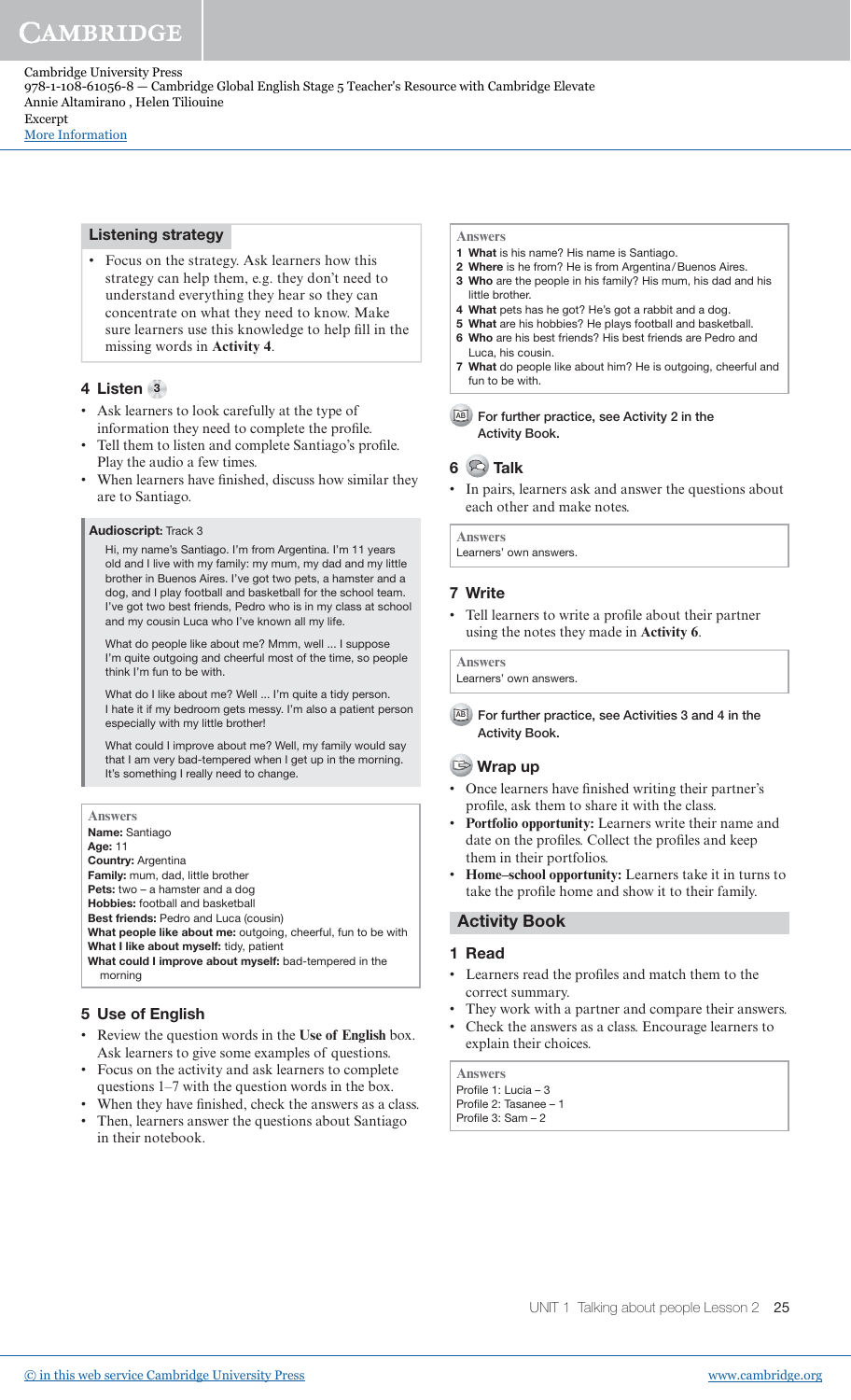[More Information](www.cambridge.org/9781108610568)

### 2 Use of English

- Learners make questions and answer them with information from the profile texts in **Activity 1**.
- Check the answers as a class.

#### **Answers**

- 1 What pets has Lucia got?
- She got a dog called Bruno and a cat called Silke. 2 What is Lucia like?
- She's a very confident, outgoing and active person. 3 Where is Tasanee from?
- She's from Thailand.
- 4 Who are the people in Tasanee's family? Her mum, her dad and her brother and sister. 5 How old is Sam?
- He's twelve years old.
- 6 What are Sam's hobbies?
- Football and training his parrot.

#### 3 Write

- Learners complete their own profile.
- They read it to the class.

**Answers**  Learners' own answers.

### 4 Challenge

- Learners interview their partner using the questions in **Activity 2** as a guide.
- They take notes in their notebook and then write sentences about their partner's life.

**Answers** 

## Learners' own answers.

### Differentiated instruction

#### **Additional support and practice**

- Give each learner a copy of **Photocopiable activity 1**. They work independently and complete the questions and answer them.
- They compare their work with a partner.

### **Extend and challenge**

• Learners use the questions in **Activity 5** of the Learner's Book to make a profile of a family member and add a picture to it.

## Lesson 3: An interview

Learner's Book pages: 10–11 Activity Book pages: 8–9

### Lesson objectives

**Listening:** Listen and choose *true* or *false*, listen and write questions, listen and mark the intonation.

**Speaking**: Talk about interviews, prepare an interview. **Writing**: Prepare questions for an interview.

**Critical thinking:** Reflect on the differences between speaking in one's mother tongue and in English.

**Language focus**: Useful expressions *I really like …, It makes me (angry), Sorry, could you repeat that?, What I meant was ..., I'm not very keen on ..., I don't think ..., We both like ..., I'm not sure if ...*

### Learner's Book

### Warm up

- Ask learners who their favourite famous person is.
- If they had the chance to interview this person, what questions would they ask? Would they ask the questions in their mother tongue or in English?

### 1  $\heartsuit$  Talk about it

- Ask learners if they have ever had an interview either in their own language or in a foreign language. Ask them how they felt and what they talked about.
- If nobody has ever had an interview, you may invite learners to imagine how they would feel.
- **Critical thinking:** Discuss with learners what would be easier to do – to have an interview in their own language or in another language, for example in English. What difficulties might they have? How would they overcome these difficulties? Encourage them to give reasons for their answers.

### **Answers**

Learners' own answers.

AB For further practice, see Strategy Check! in the Activity Book.

### 2 Listen 4

- Tell learners that they are going to listen to Ben being interviewed by his new English teacher.
- Tell learners to listen to the interview and order the topics Ben talks about.
- Play the audio at least twice. Check the answers as a class.

### Audioscript: Track 4

English teacher: Hello Ben, How are you today?

#### Ben: I'm fine thank you.

English teacher: Tell me about your family. Have you got any brothers or sisters?

Ben: Yes, Max a younger brother who is a bit of a pain!

English teacher: Where were you born?

Ben: I'm from ... Sorry, what I meant to say was I was born in a small town called Flintown in the USA.

English teacher: Tell me about yourself. What are you like?

Ben: Sorry, could you repeat that, please?

English teacher: Yes, of course. What are you like?

Ben: Well, I'm quite a confident person and I like to do things properly, although I'm not sure if my mum would agree with my last point. I'm quite popular at school too, I suppose.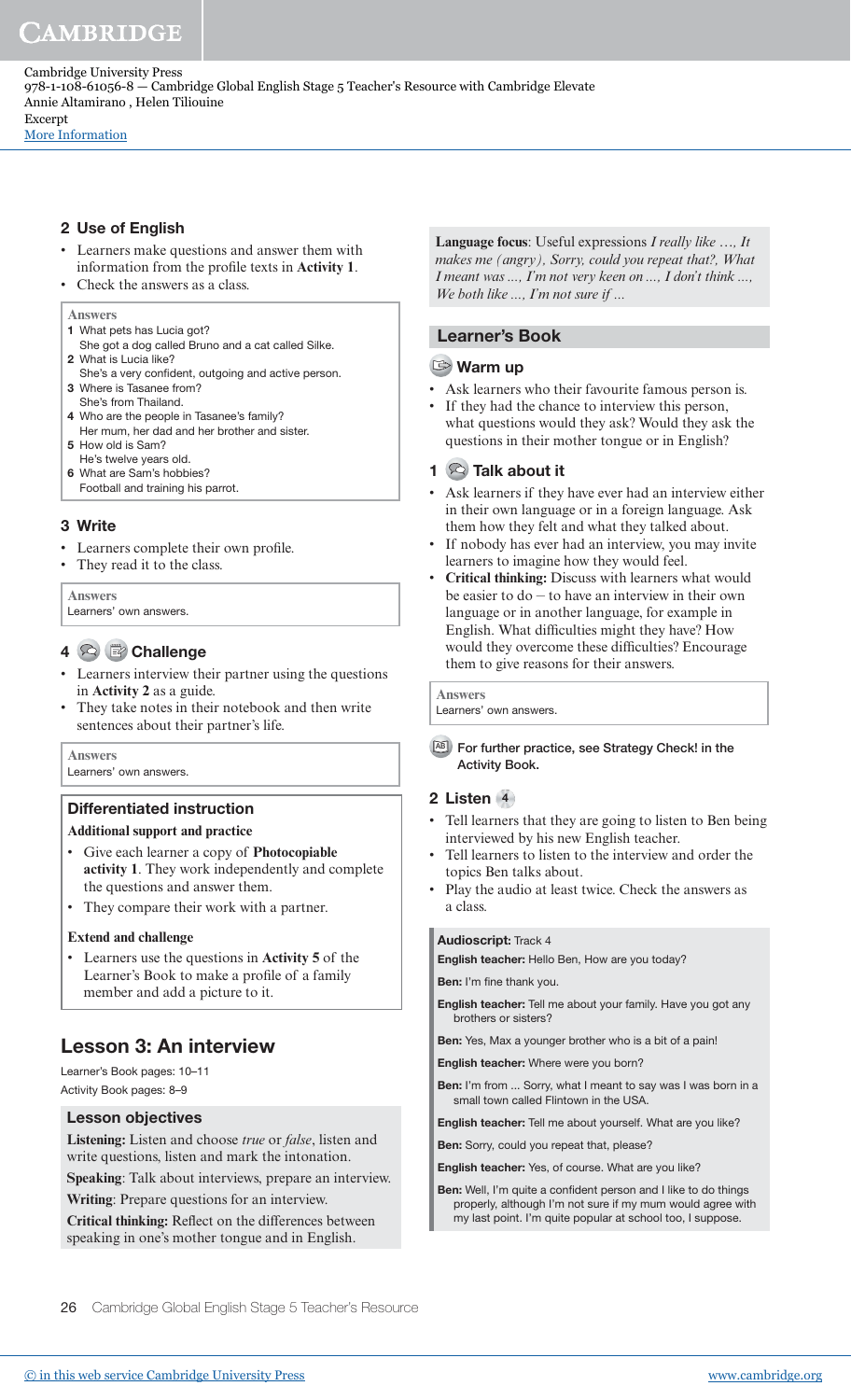[More Information](www.cambridge.org/9781108610568)

#### English teacher: Who are your best friends?

Ben: Well, my best friend is Micky, he's really good fun. We've been friends for as long as I can remember. I think we met when we were babies.

#### English teacher: What are you good at at school?

Ben: I don't think I'm good at many things to be honest. Well, Mrs. Jones would say I'm good at singing, but I don't agree with her at all. I'm good at drawing and I'm quite good at sewing too, but don't tell anyone about that last one!

#### English teacher: Do you have a favourite sport?

Ben: No, I don't excel at any sport. Once Dad thought I was going to be a great rugby player, so he made me join the local team, but he was wrong, of course!

English teacher: What are your favourite things?

Ben: Well that has to be my mega collection of video games. I absolutely love playing them. Micky and I play quite a lot together. Then there's my collection of comics. I remember when Micky and I wrote our own comic strip, Zippy Racer.

#### **Answers**

- 1 family
- 2 town
- 3 personality
- 4 friends
- 5 school
- 6 sport 7 favourite things

### 3 Listen 4

- Tell learners they are going to listen to the interview with Ben again and they are going to decide if the sentences are true or false.
- Allow some time for them to read the sentences before doing the task.
- Play the recording a few times. Then, check the answers as a class.

| <b>Answers</b> |  |
|----------------|--|
| 1 false        |  |
| 2 true         |  |
| 3 true         |  |
| 4 true         |  |
| 5 true         |  |
| 6 false        |  |
| 7 true         |  |
|                |  |

### 4 Match the questions

- Ask learners to read the questions and match them to the answers. Tell them these are some of the questions they heard in the interview with Ben.
- Check the answers as a class.

| Answers |          |    |     |  |
|---------|----------|----|-----|--|
|         | 1d 2a 3b | 4е | 5 с |  |

AB For further practice, see Activities 1 and 2 in the Activity Book.

### 5 Pronunciation 5

- Explain that questions in English have a special intonation depending on whether they are *wh*- questions or *yes / no* questions.
- Focus on the examples and on the arrows. What do learners think they mean?
- Tell them that they are going to listen to some questions and mark the intonation.
- Play the recording a few times and allow time for learners to mark the intonation.
- When they have finished, play the recording again. Pause after each question for learners to repeat.

#### Audioscript: Track 5

1 Where were you born?

- 2 What are you like?
- 3 Who are your best friends?
- 4 What are you good at at school?
- **5** Do you have a favourite sport?
- 6 What are your favourite things?

#### **Answers**

Learners' own answers.

AB For further practice, see Activity 4 in the Activity Book.

### Speaking tip

- Focus on the expressions in the box. Tell learners that these are useful expressions they can use to talk about themselves.
- Give some examples of completed sentences and ask learners to give their own.
- You could play the audio of the interview with Ben (Track 3) again and ask learners to spot the expressions.

### 6 Vocabulary

- Ask learners to look at the categories and at the expressions in the **Speaking tip** box. They match the expressions to the correct category.
- Check the answers as a class.

| <b>Answers</b> |  |                                       |  |  |  |  |  |
|----------------|--|---------------------------------------|--|--|--|--|--|
|                |  | $ a\;3\>$ b.4 c.1 and 5 d.7 e.2 and 8 |  |  |  |  |  |

AB For further practice, see Activity 3 in the Activity Book.

### 7 **Q E** Write

• Learners prepare a list of questions to ask their partner using the prompts provided. They write the full questions in their notebooks.

**Answers**  Learners' own answers.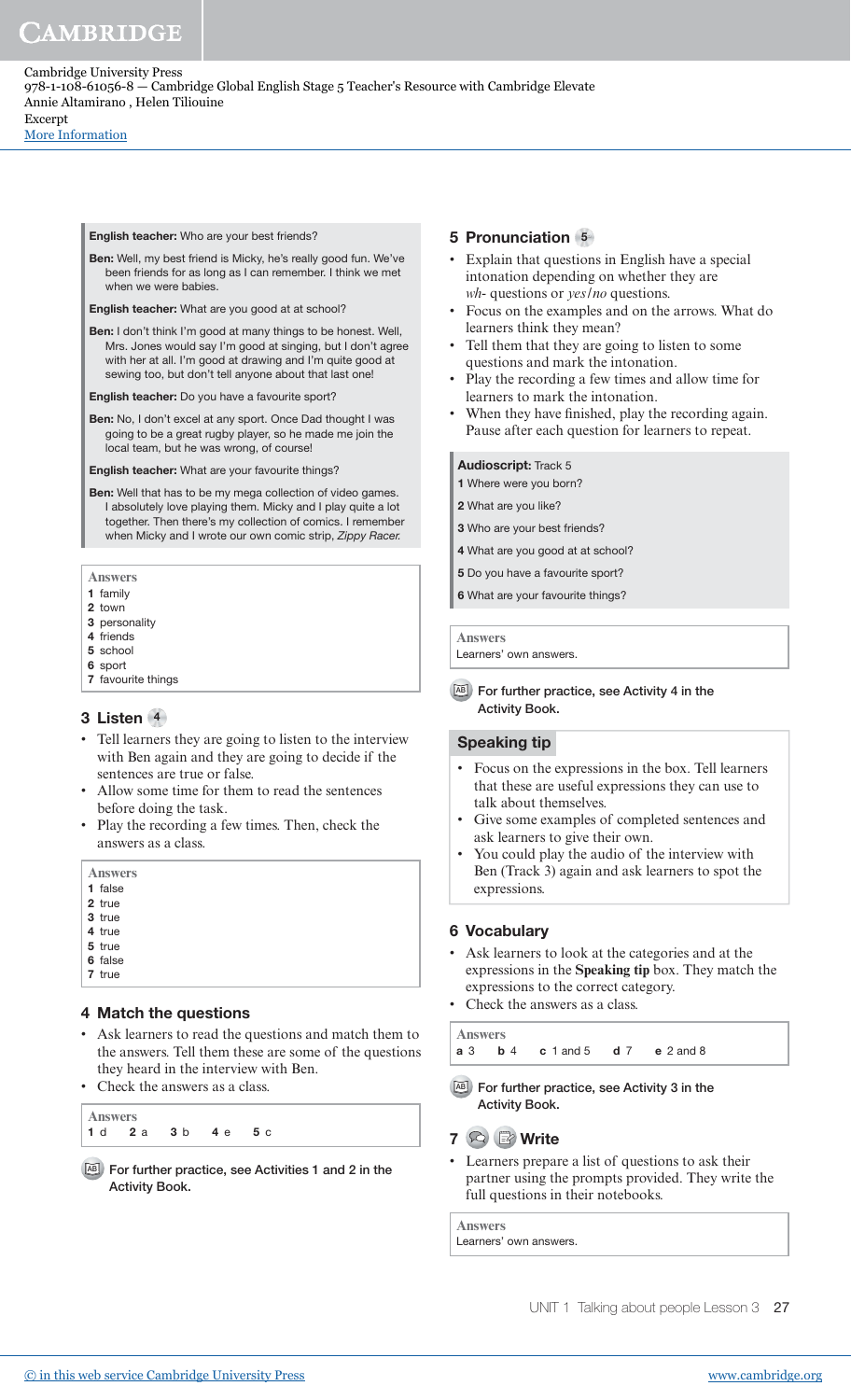## CAMBRIDGE

Cambridge University Press 978-1-108-61056-8 — Cambridge Global English Stage 5 Teacher's Resource with Cambridge Elevate Annie Altamirano , Helen Tiliouine Excerpt [More Information](www.cambridge.org/9781108610568)

### $\heartsuit$  An interview

- Tell learners to prepare their interview. They make notes under the headings and use the useful expressions in the box to describe what they like and don't like.
- In pairs, learners interview each other. Tell them to make notes about their partner's answers.
- **Informal assessment opportunity:** Circulate, listening to learners and making notes about their performance. You may wish to set up some remedial work on the most common mistakes you have observed.

#### **Answers**

Learners' own answers.

AB For further practice, see Activity 5 in the Activity Book.

### ■ Wrap up

When learners have finished their interview, invite them to report back to the class about their partner's answers.

### Activity Book

### Strategy check!

- Tell learners to read and tick the strategies that will help them to listen for specific information.
- Then, they use these strategies before they listen to the text.

**Answers** 

Read the text first and think about the type of words that are missing. ✓

When you listen again focus on the answers you have written. ✔

Read the completed text to check it makes sense. ✓

### **1 Listen 56** [CD2 Track 25]

- Learners listen and complete the dialogue between the two children.
- Check the answers as a class.

#### Audioscript: Track 56

Hiro: Hello, my name's Hiro. What's yours?

Ben: Hi, I'm Ben. Where are you from?

Hiro: I'm from Tokyo. And you?

Ben: I'm from New York. Have you got any brothers or sisters?

Hiro: Yes, I've got an older brother. And you?

Ben: I'm an only child.

Hiro: Sorry, could you repeat that?

Ben: Yes, there's just me. I haven't got any brothers or sisters.

Hiro: Do you have a favourite sport?

Ben: Yes, I really like playing baseball and table tennis.

Hiro: Me too! Well, I'm not so keen on baseball, but I love playing table tennis!

Ben: What are you like?

- Hiro: Well, I think I'm quite hardworking and cheerful, but my mum doesn't think so. She thinks I'm a bit lazy. Not true, of course!
- Ben: Ha, ha! Just like my mum! I'm quite hardworking, but mum says I spend too much time playing computer games!
- Hiro: Well we both like playing computer games then. Which one is your favourite?

**Answers** 

- 1 Tokyo
- 2 brothers and sisters 3 only child
- 4 baseball and table tennis
- 5 like
- 6 hardworking

### 2 Find an expression

- Learners find an expression highlighted in the dialogue to complete the definitions.
- Check the answers as a class.
- You may ask learners to work in pairs and roleplay the dialogue for intonation practice.

#### **Answers**

- 1 Sorry, could you repeat that?
- 2 I really like...
- 3 I'm not so keen on ...
- 

### 3 Write

- Learners complete these sentences about themselves.
- Then, they read them to the class.

**Answers**  Learners' own answers.

### 4 Pronunciation 57 [CD2 Track 26]

- Learners read the pronunciation guide.
- Then, they listen to the audio and practise saying the questions.
- Circulate, checking for correct pronunciation and intonation.

#### Audioscript: Track 57

- 1 What are you like?
- 2 Where are you from?
- 3 Do you like playing computer games?
- 4 Are you outgoing?

**Answers** 

Learners' own answers.

28 Cambridge Global English Stage 5 Teacher's Resource

#### 4 we both like... 5 I think ...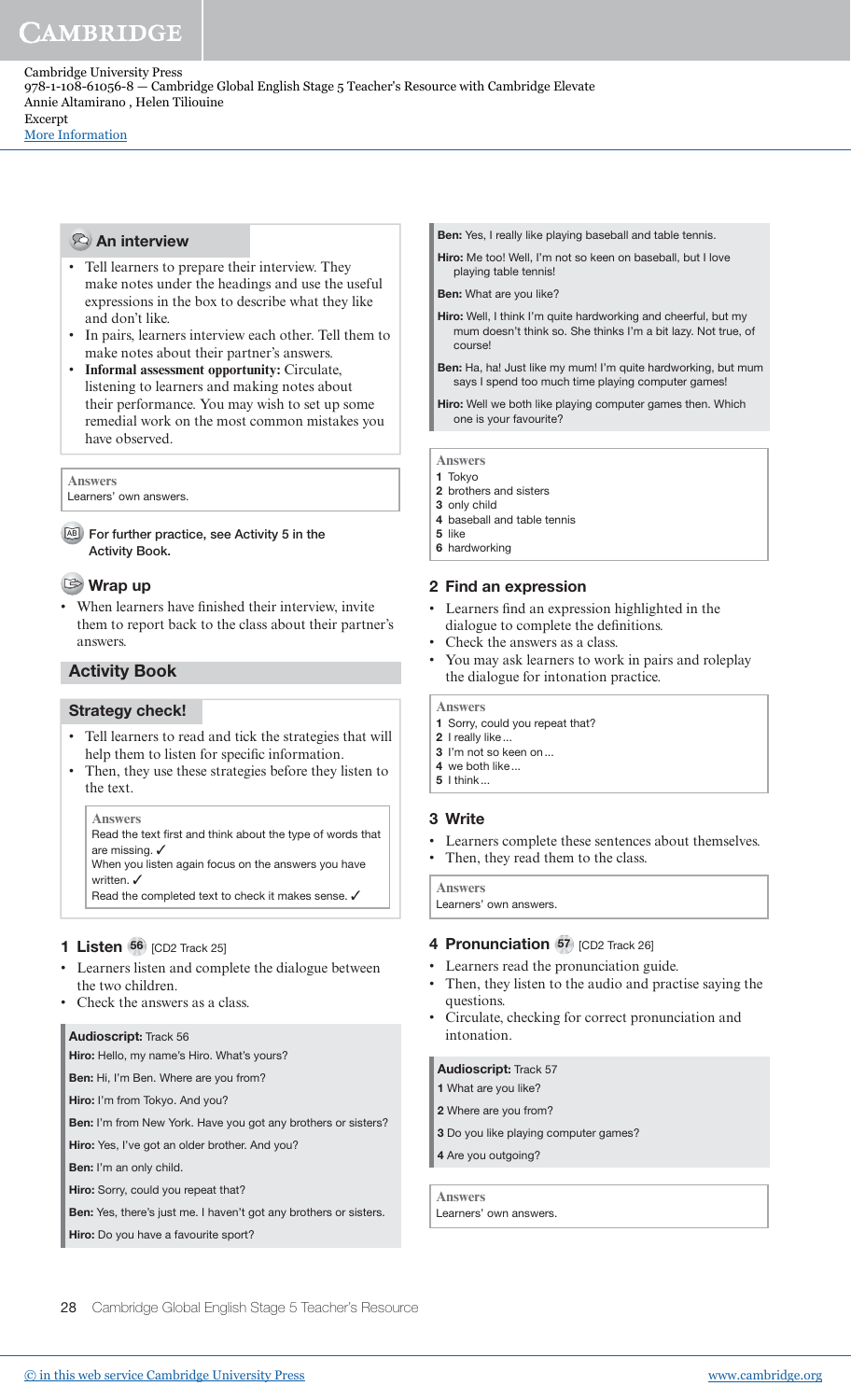[More Information](www.cambridge.org/9781108610568)

### 5 B Challenge

- Learners work in groups of four and ask questions from **Activity 1** to members of the group.
- They make notes. Explain that they don't need to write full sentences at this stage. It is enough to note a few words that reflect the most important information.
- Using the notes, learners compare the information and find the classmate who is most similar to themselves.
- They present their findings to the class. Tell them to use expressions from **Activity 3**.

**Answers**  Learners' own answers.

### Differentiated instruction

### **Additional support and practice**

Ask learners to use their notes to write the dialogue between them and their partner. They can use the dialogue in **Activity 1** in the Activity Book as a model.

### **Extend and challenge**

Ask learners to look back at their partner's answers and write down a summary of the interview.

## Lesson 4: Favourite things

Learner's Book pages: 12–13 Activity book pages: 10–11

### Lesson objectives

**Speaking**: Speak about yourself.

**Reading**: Read for information.

**Writing:** Write your own *My Page.*

**Language focus:** *-ed and -ing* adjectives*: bored / boring, amazed / amazing, frightened / frightening, depressed / depressing, excited / exciting, interested / interesting*

**Vocabulary**: *surfer, tiger shark, attack, bite off, blood, board, major film, world-class, hiking, rollerblading, download, apps, exhilarating*

**Materials**: Each learner brings in a photograph of themselves, copies of **Photocopiable activity 2**.

### Learner's Book

### Warm up

• Ask learners about their favourite activities, what they like doing in their free time and what sports they like to do or watch.

### 1  $\heartsuit$  Talk about it

• Ask learners to look at the photos and describe them. Do they know the girl in one of them? Encourage them to say what they know about her.

• Ask learners to read the text and say what they think about Bethany. What adjectives would they use to describe her?

**Answers** 

Learners' own answers.

### 2 Read

- Ask learners to read Bethany's *My Page.* Ask learners if they think they have anything in common with her.
- Ask them to look at Bethany's favourite things. Does she like the same things as the learners? What differences do they find between her and them?

### **Answers**

Learners' own answers.

AB For further practice, see Activity 1 in the Activity Book.

### 3 Talk

- Ask learners to ask and answer questions about their favourite things. Tell them to use the questions to find out.
- Encourage them to extend the questions to other aspects of their lives, e.g. favourite book, sport, film.
- Ask them to make notes of their partner's answers.

**Answers**  Learners' own answers.

### 4 图 Read

- Ask learners to read the text again and find adjectives that describe the words in the box.
- They complete the **Use of English** box and write the rules in their notebooks.

#### **Answers**

the beach – relaxed, happy; apps – amazing; my birthday – excited; the sea – exhilarating

AB For further practice, see Activities 2 and 3 in the Activity Book.

### 5 **Q** Use of English

- Tell learners to choose the correct form of the adjectives and complete the sentences.
- Then, they talk about the statements with their partner.
- Check the answers as a class.
- **Answers**
- 1 amazed
- 2 frightened
- 3 boring
- 4 exciting
- 5 depressed

### AB For further practice, see Activities 4 in the Activity Book.